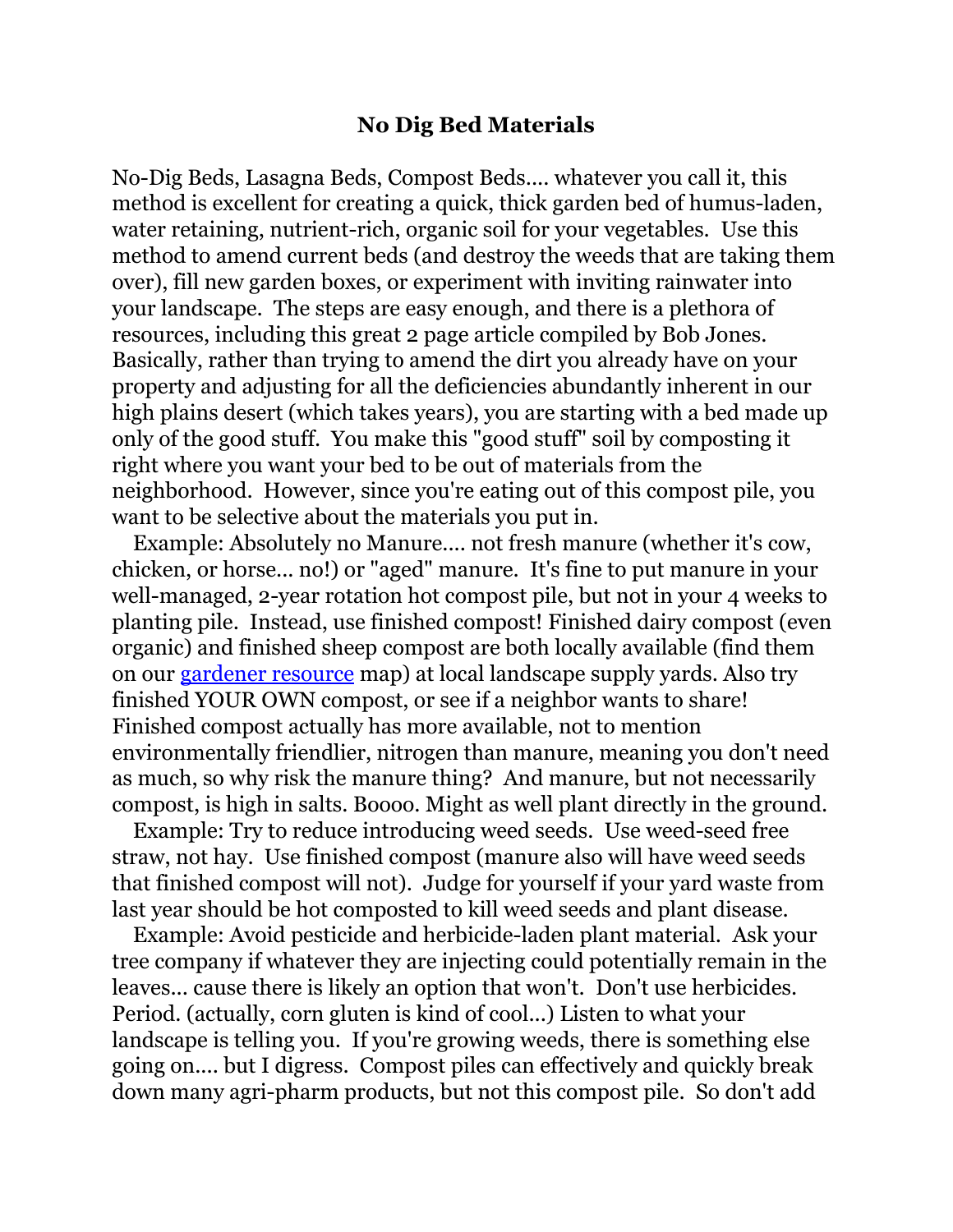'em.

Example: The cardboard layer IS the weedmat layer. It really works. Seriously. Beneficially. Don't put down weedmat too.

So as you can see, this no dig garden bed is a compost pile, but not just any compost pile. We reccommend you ALSO build a regular compost pile. Check out the following to find out what you can add to your No-Dig Bed....

| <b>BROWN (CARBON)</b>  | C: N<br><b>RATIO</b> | <b>GREEN (NITROGEN)</b> | C: N<br><b>RATIO</b> |
|------------------------|----------------------|-------------------------|----------------------|
| Cardboard              | 500:1                | <b>Grass Clippings</b>  | 1,5:1                |
| Newspaper              | 55:1                 | <b>Finished Compost</b> | 10:1                 |
| <b>Telephone Books</b> | 775:1                | Coffee Grounds          | 15:1                 |
| <b>Office Paper</b>    | 130:1                | Vegetable Waste         | 10:1                 |
| Leaves (Dried)         | 45:1                 | <b>Fresh Oak Leaves</b> | 25:1                 |
| Leaves (Fresh)         | 35:1                 | Hay                     | 20:1                 |
| <b>Pine Needles</b>    | 75:1                 |                         |                      |
| <b>Straw</b>           | 55:1                 |                         |                      |
| Sawdust                | 440:1                |                         |                      |
| Wood chips             | 550:1                |                         |                      |

## **Optional Materials for Your No-Dig Bed**

## **The C:N Ratio, Kind Of Explained**

The C:N Ratio is the amount of Carbon (brown) to Nitrogen (green) a material contains, based on dry weight. You may notice in the chart above that all materials contain more Carbon than Nitrogen. Welcome to Earth. Scientists agree that the ideal Carbon to Nitrogen ratio is around 30:1. More Carbon than this (say, 45:1) and all the Nitrogen is caught up breaking down your Carbon and isn't available to your plants. This is a brown material. Less Carbon than this (say, 15:1) and the pile becomes stinky with escaping Ammonia (NH3) and anaerobic bacteria because it doesn't have enough Carbon and Oxygen to invite and support the happy, plant-friendly nitrifying bacteria that convert the stinky, water and air polluting Ammonia(NH3) into Nitrates(NO3) that stay in place for plants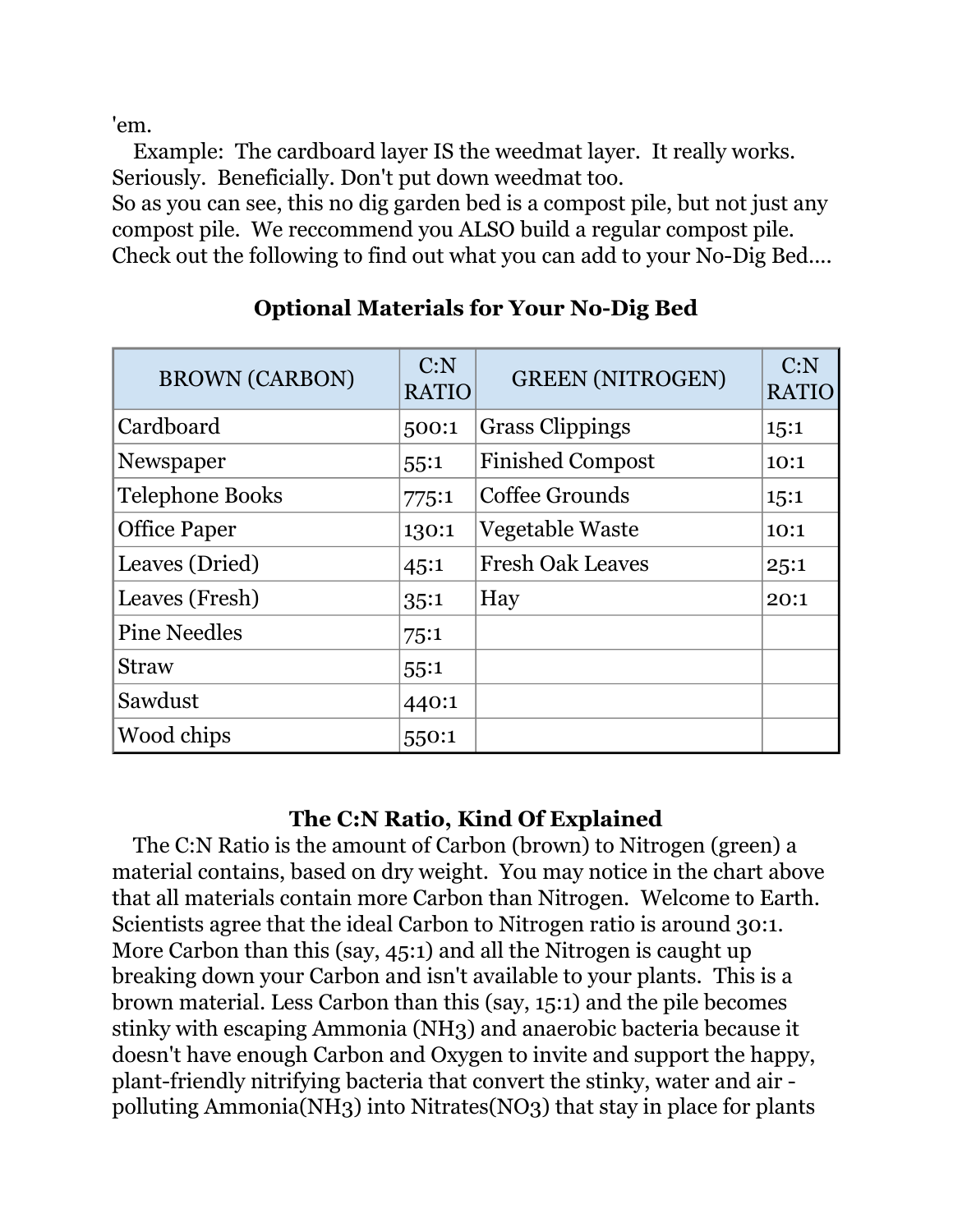to eat up. This is a green material. This Nitrogen Cycle is super cool and you can read a good explanation of it [here](http://users.rcn.com/jkimball.ma.ultranet/BiologyPages/N/NitrogenCycle.html#Decay).

With either too much Carbon or too much Nitrogen, other plant nutrients won't be available either, so starting off with a good 30:1 ratio is innumerably important. However, this is easier said than done. There are all kinds of reasons why an exact calculation of your no-dig bed's C:N ratio is realistically impossible. First off, the math (although logical) is pretty hard for most of us. If you're a stickler for numbers, I would stop reading this article and go to the [Cornell website](http://compost.css.cornell.edu/calc/cn_ratio.html) for a sweet equation. If you really don't feel like opening up to the world of numbers at all today, I recommend going to the Compost Calculators at either the [Klickitat County](http://www.klickitatcounty.org/SolidWaste/fileshtml/organics/compostCalc.htm) [Website](http://www.klickitatcounty.org/SolidWaste/fileshtml/organics/compostCalc.htm) or at [Florida's Virtual Pile.](http://www.compostinfo.com/cn/index.htm) In both cases I caution that any 1 material's C:N ratio is highly variable based on it's pre-death life, so it's a good idea to get used to accepting "guesstimates" in your equations. This isn't rocket science or agri-business. For math you can figure in your head as you build your bed, read on....

#### **How to Calculate the Amount of Materials you Require**

There are two ways I guesstimate to reach the amount of materials I require for building a bed. That way I can cross check myself and hopefully convince myself I am not completely messing up. The first method uses the C:N ratio. (Remember, the C:N ratio applies to the *dry weight*, not the mass or space the material takes up... yards or ft<sup>3</sup> are measurements of mass, not weight). All over the Internet you can find C:N ratios for any material you might be thinking of adding (except for your high school math teacher....). You have to start out with an agreed on weight, any weight you can lift, to be considered 1 "part". When you add together the C:N ratios of all the "parts" of the materials you are adding and divide by the total number of "parts" you are adding, you want that number to be as close to 30 as is possible without driving you crazy. For instance............

## **[(X number of parts x C:N of material A) + (Y number of parts x C:N** of material B)]  $\circledcirc$   $(X + Y) = 30$

Example 1) You want to use dried leaves and coffee grounds to build your bed. You're comfortable lifting 10 pounds at a time (and biking it back from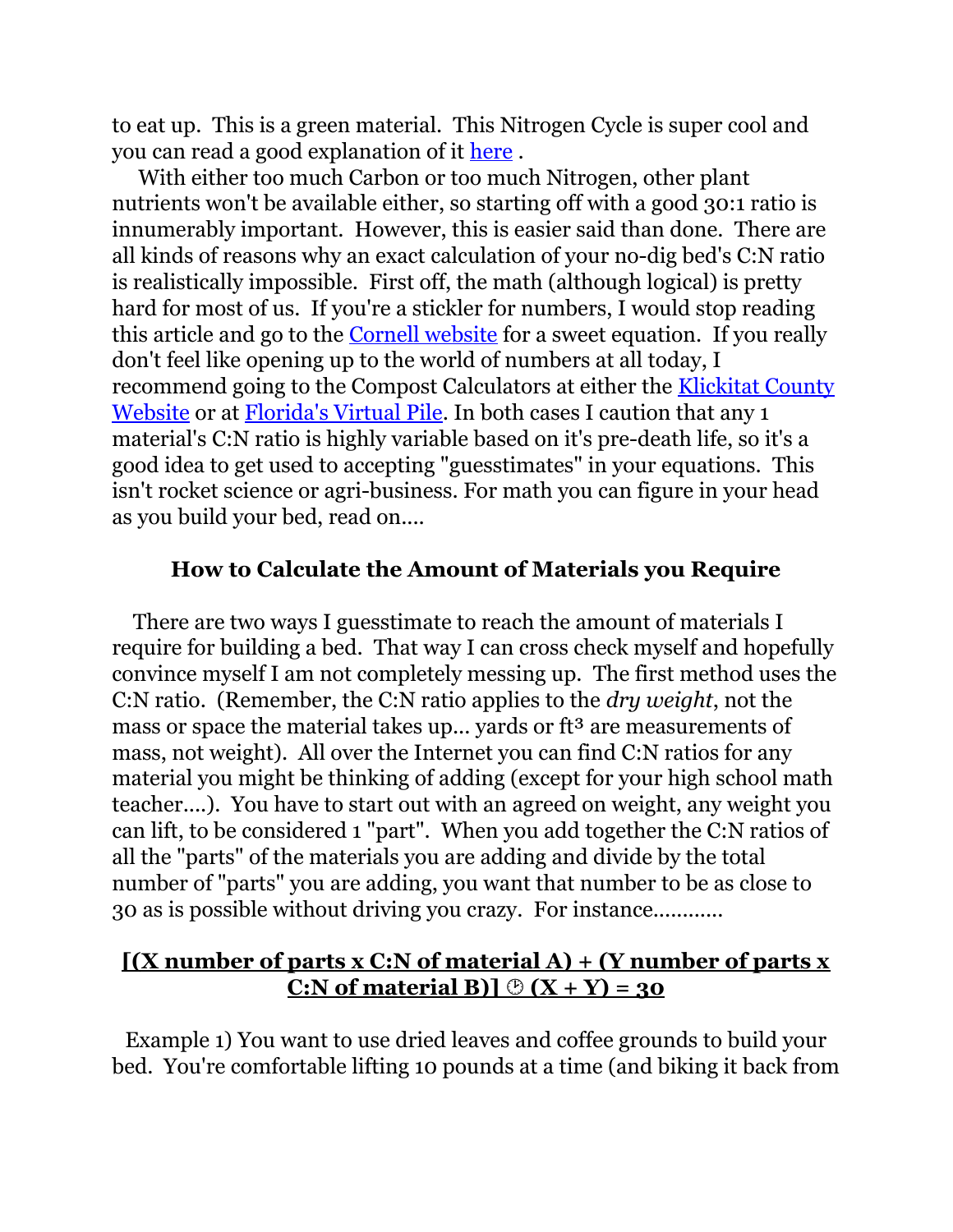the coffee shop). So 10 pounds equals 1 "part". Dried leaves have a C:N of 45:1 and coffee grounds have a C:N of 15:1.

• 
$$
[(1 part x 15/1) + (1 part x 45/1)] \circlearrowright (1+1) = 30
$$
  
• 
$$
[(15) + (45)] \circlearrowright 2 = 30
$$

$$
\bullet\;\;60\; @\;2=30
$$

• 
$$
30 = 30
$$

So 1 part dried leaves plus 1 part coffee grounds equals a C:N of 30:1 This means you need 10 pounds of coffee grounds to balance 10 pounds of dried leaves

Example 2) How does this equation work when you don't know how much you need? Lets say you have 10 pounds of finished compost (C:N of 10:1... check the table at the beginning of this article for more C:N's of note) from your neighbors. How many pounds of leaves do you need to rake up to finish you bed? 10 pounds will again equal 1 part. But if your neighbor only gave you 5 pounds, 5 pounds would equal 1 part.

- $[(1 part of compost x 10) + (X parts of leaves x 45)] \otimes (1 + X) = 30$ 
	- $[(10) + (45X)] \bigoplus (1+X) \times (1+X) = 30 \times (1+X)$ 
		- $\cdot$  10 + 10 + 45X = 30 + 30X 10
			- $45X 30X = 20 + 30X 30X$ 
				- $(15 \text{ X}) \oplus 15 = 20 \oplus 15$
- X parts of leaves  $= 1.3$  parts x 10 pounds per part  $= 13$  pounds of leaves

So 10 pounds of of compost require 13 pounds of leaves to build your bed.

Example #3) What if you want to use more than 2 ingredients in you bed? You can add to this equation indefinitely. You may want to mix it up abit... say you already have 50 pounds of dry leaves (say around 5 trash bags of 'em) and 10 pounds of coffee grounds you can pick up. You want to figure out how much finished compost you have to buy to make a good bed. First determine your common weight that defines a "part". You have 50 pounds of 1 thing and 10 pounds of another. Since 10 divides easily in to 50, lets make 10 pounds our common weight. So you already have 5 parts of leaves

 $(50 \text{ lbs} \otimes 10 \text{ lbs} = 5)$  and 1 part of Coffee (10 lbs  $\otimes$  10 lbs = 1) Leaves have a C:N of 45:1, Coffee has a C:N of 15:1, and finished compost has a C:N of 10:1

•  $[(5 \text{ parts } x \ 45) + (1 \text{ part } x \ 15) + (X \text{ parts } x \ 10)] \otimes (5 \text{ parts } + 1 \text{ part} + X)$  $parts) = 30$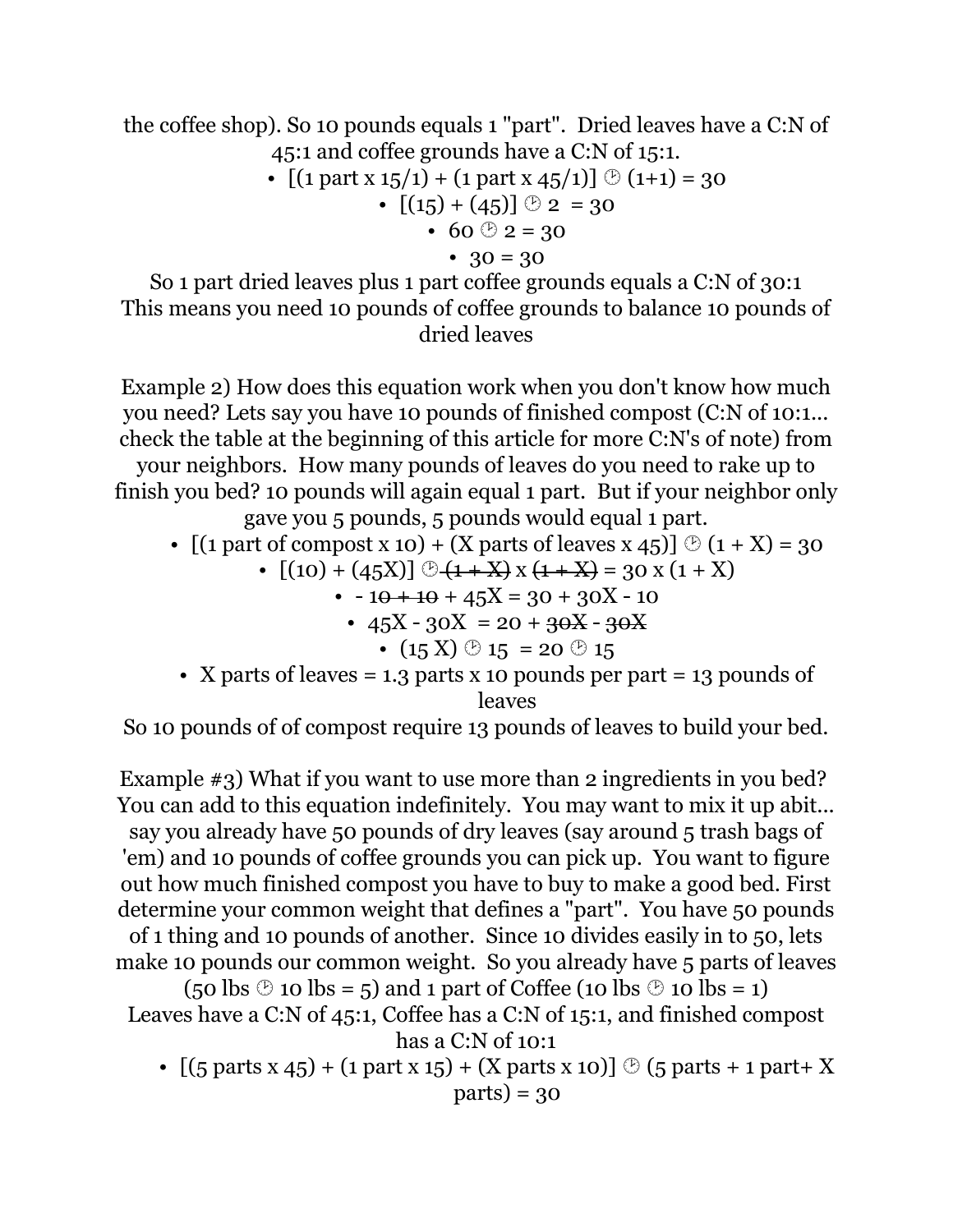• 
$$
(225 + 15 + 10X) \circledcirc (6 + X) = 30
$$
  
\n•  $(6 + X) \times [(240 + 10X) \circledcirc (6 + X)] = 30 \times (6 + X)$   
\n•  $240 + 10X = 30 \times 6 + 30 \times X$   
\n•  $240 + 10X = 180 + 30X$   
\n•  $240 + 10X - 180 + 30X - 10X$   
\n•  $240 - 180 = 180 + 30X - 10X$   
\n•  $240 - 180 = 180 + 20X - 180$   
\n•  $(60) \circledcirc 20 = (20X) \circledcirc 20$   
\n•  $3 \text{ parts} = X \text{ parts}$ 

So you still need to add 30 pounds  $(3 \text{ parts } x \text{ 10 pounds each part } = 30$ pounds) of compost to get your bed going.

From this example we can derive that 50 pounds of leaves, 10 pounds of coffee grounds, and 30 pounds of compost would make a balanced bed. But how big of a bed can I make from those ingredients? That is dependant on your materials. 1 yard of materials is equal to 3' long x 3' wide x 3' deep (27 ft<sup>3</sup>) of material... or 9' long x 3' wide by 1' deep (also  $27$  ft<sup>3</sup>) of material, or my favorite...  $4.5'$  long x 3' long x 2' deep (also 27 ft<sup>3</sup>, or 1 yard of material) But how many pounds of dried leaves can you cram into a yard? Apparently the variable poundage of 100 - 300 pounds. Also, although the C:N of a material is indicative of the available nitrogen, it is not really exact due to the amount of oxygen the material is able to access. So don't get caught up in the numbers..... Thus, enter my second method of guesstimation...

The second method uses the highly unscientific ratio of 3-5 masses of brown (depending on how compacted) to 1 mass of green. By mass, I mean the visual bulk of the material. Like 3-5 yards of leaves (light and fluffy) to 1 yard of composted dairy manure (pretty dense). Since the C:N ratio is based on *dry weight* (the weight of the material if you spun it really fast and warmed it until all the water was gone) you either have to sample each material you use for moisture content and then subtract that moisture content percentage from the weight of the material you can jam into a 3' x 3' x 3' box (which you measured on the truck scale you keep handy) to figure out exactly how much of the material's weight per yard is applicable to the C:N ratio which is then messed up because it rains next Thursday, ... or you can wing it using the first rough calculation and this rough visual method. Since most greens have more moisture in them ('cause they were more recently alive, or in the case of compost, are still alive) they will be heavier and more compacted than long-gone browns. And for the materials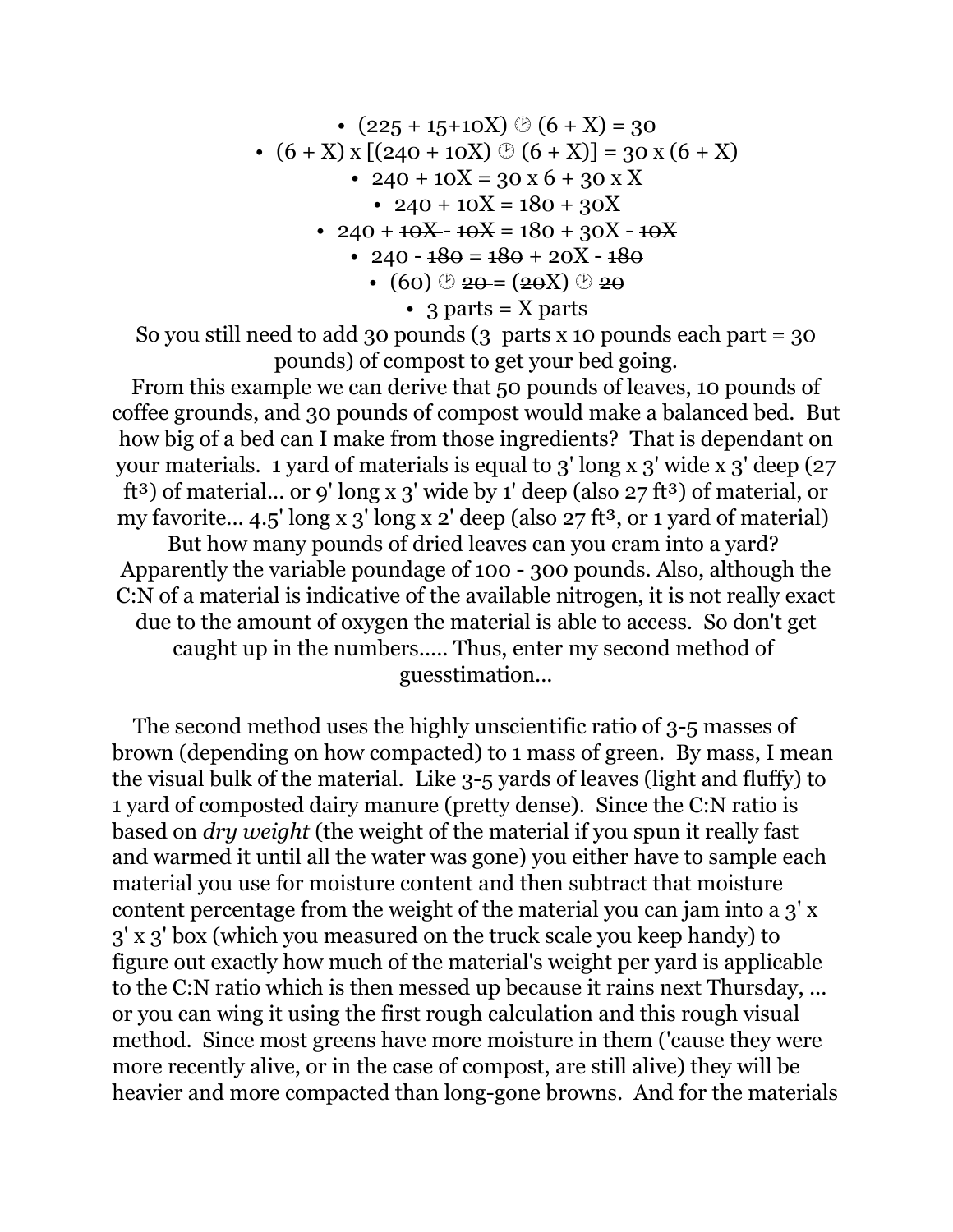we use in no-dig beds, we have found that visually this looks like 5 masses brown to 1 mass green.

In our "Example #3" above, we found out an example of a balanced bed has 50 pounds of dried leaves, 10 pounds of coffee grounds, and 30 pounds of compost. This sounds like alot of compost until you see it visually. Remember we said 50 pounds of leaves looked like 5 big trash bags (or 1 trash bag can be about 10 pounds). Well, 10 pounds of coffee grounds looks like a bucket that is maybe 1/4 the size of 1 of those bags of leaves. (All of these maybes and abouts are due to that moisture content thing... wetter ingredients weigh more. So try to compare ingredients that have equal moisture levels... your coffee grounds may have to sit out for a day to feel as wet as the leaves you bagged last fall.... or just wing it) 10 pounds of compost may also look like 1/4 of 1 of those trash bags. Thus, 10 pounds of coffee grounds and 30 pounds of finished compost (our greens) look like 1/5 of the amount of 50 pounds of leaves.

| 10 lbs<br>leaves | ᆠ | 10 lbs<br>leaves |  | 10 lbs<br>leaves |  | 10 lbs<br>leaves | + | 10 lbs<br>leaves |  | 10 lbs<br>coffee<br> grounds  <br>$+30$ lbs<br>compost |
|------------------|---|------------------|--|------------------|--|------------------|---|------------------|--|--------------------------------------------------------|
|------------------|---|------------------|--|------------------|--|------------------|---|------------------|--|--------------------------------------------------------|

If you can't estimate it, guesstimate it! For some scientific verification, check out the [Cornell On-Farm Composting Handbook](http://compost.css.cornell.edu/OnFarmHandbook/apa.taba1.html) where some of their guesstimated weights per yard are on display. 1 yard  $(27 ft<sup>3</sup>)$  of dried leaves (C:N of approx. 45:1) weighs anywhere from 100 to 300 pounds per yard. 1 yard of "compacted" grass clippings (left sitting in the bag from last year???) (C:N of 17:1) weighs anywhere from 500 - 800 pounds per yard. thus, it is feasible that 5 yards (or bags, or whatever) of dried leaves need 1-ish yards (or bags, or buckets) of compacted grass clippings to balance out the bed. Furthermore, if you had 100 pounds (1 part and in this case only, 1 yard) of dry leaves with a C:N of 45:1, you would need approximately 100 pounds (1 part and in this case 1/5 of a yard) of compacted grass clippings to balance your bed.

## **Materials for No - Dig Beds and Workshops**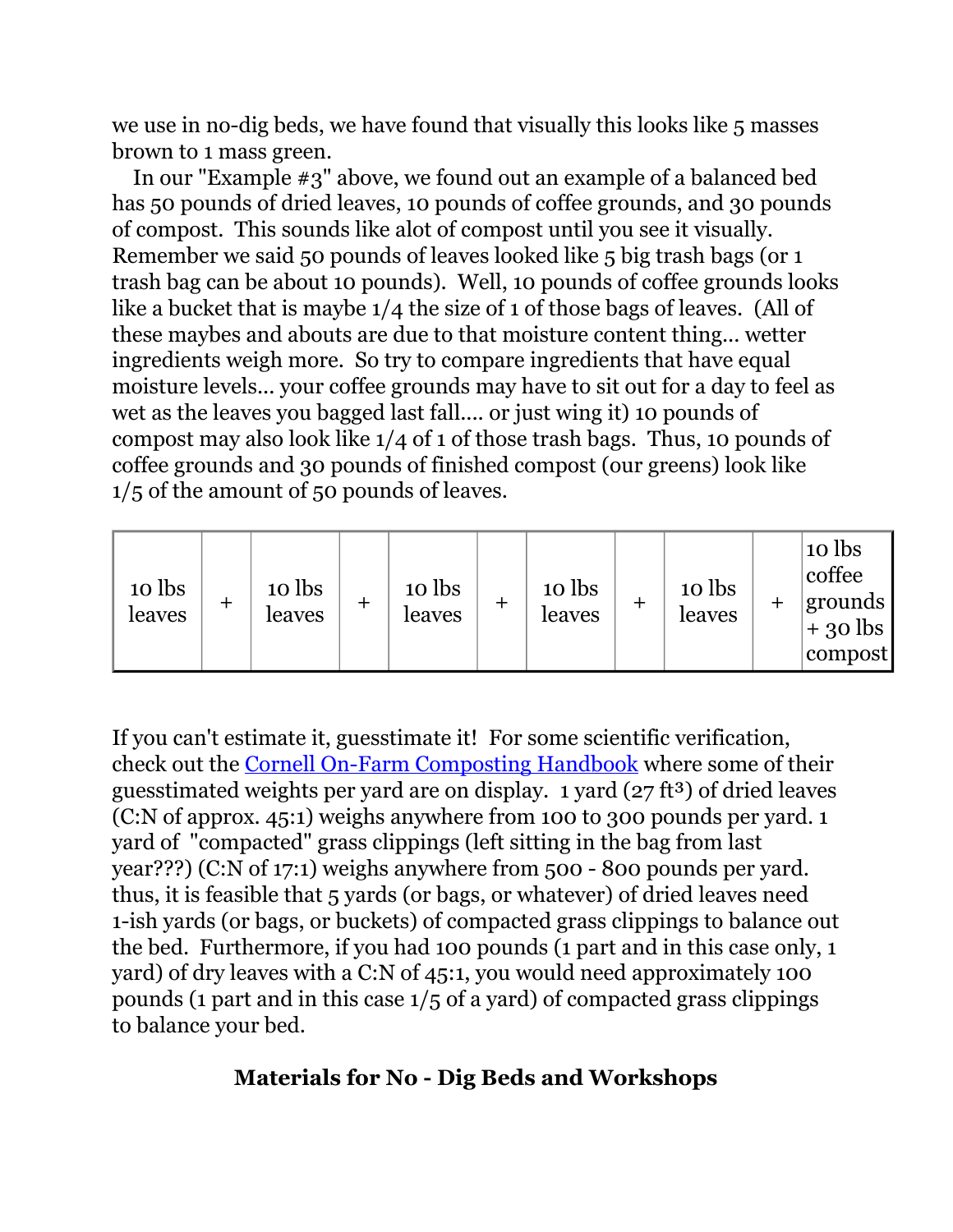So for No-Dig workshops, Home Grown Food is committed to making sure you have access to all the materials you need. Check out our [HGF Garden](http://www.google.com/maps/ms?ie=UTF8&msa=0&msid=115444100655678740920.000463f1a4bdfd918be46&ll=40.441721,-104.902954&spn=0.499589,0.852814&z=10) [Resource Map](http://www.google.com/maps/ms?ie=UTF8&msa=0&msid=115444100655678740920.000463f1a4bdfd918be46&ll=40.441721,-104.902954&spn=0.499589,0.852814&z=10) for a listing of local landscape supply businesses and low no cost garden building supply locations, as well as our [HGF Gardener Map](http://www.google.com/maps/ms?ie=UTF8&msa=0&msid=115444100655678740920.000460b08402d8d438e71&ll=40.570154,-105.170746&spn=0.468377,0.852814&z=10) for a listing of gardeners near you (who may either be interested in sharing supplies and/or attending your workshop!) Also consider utilizing some of the great community-mobilized Internet programs for gleaning no-dig bed materials. You can post for free for materials requests such as sawdust or spent straw on [Craig's List](http://fortcollins.craigslist.org/) , post for leaves on [the Leaf Exchange](http://fcgov.com/recycling/leaf-exchange.php) graciously set up by the city, or ask questions and trade plants on the [Plant Exchange](http://tech.groups.yahoo.com/group/plantexchangefortcollins/) [Yahoo Group](http://tech.groups.yahoo.com/group/plantexchangefortcollins/) (thanks Totalbeard!) or the [Garden Traders Yahoo Group](http://tech.groups.yahoo.com/group/NorthernColorado-GardenTraders/?v=1&t=search&ch=web&pub=groups&sec=group&slk=3) , and of course the [Home Grown Food Google Group](http://groups.google.com/group/home-grown-food) . If you need some help with obtaining materials, please let us know! Your

facilitator will be able to make sure you have the materials you need! The sooner we know, the sooner we can figure it out.

Here are some basic recipes for a 200 ft<sup>3</sup> bed. Only have half that space? Halve all ingredients? Want to build it 3' deep instead of 2' deep? Make it shorter or increase you ingredients by half! Not sure? Ask your facilitator! We stay up late on Saturday nights thinking about this stuff.

# **Example Recipe** # 1

Bed size: 10' long by 10' wide by 2' deep  $= 200 \text{ ft}^3 / 27 \text{ ft}^3 = 7.4 \text{ vds of material}$ 

| Material                     | Material<br>$Sub-$<br>Category | <b>Special</b><br><b>Instructions</b> | C: N  | Yards of<br>Material | Potential<br>dimensions/<br>weight |
|------------------------------|--------------------------------|---------------------------------------|-------|----------------------|------------------------------------|
| Cardboard                    | corrugated                     | tape<br>removed                       | 400:1 |                      | $2/5$ or .4 yds 10' x 10' x 2"     |
| Leaves                       | Dry                            | Dry and<br>Fluffy                     | 45:1  | $5.25$ yds           | $525$ lbs                          |
| Dairy or<br>Sheep<br>Compost | Finished                       | <b>Not</b><br>Manure!<br>Should look  | 10:1  | $1.75$ yds           | 55                                 |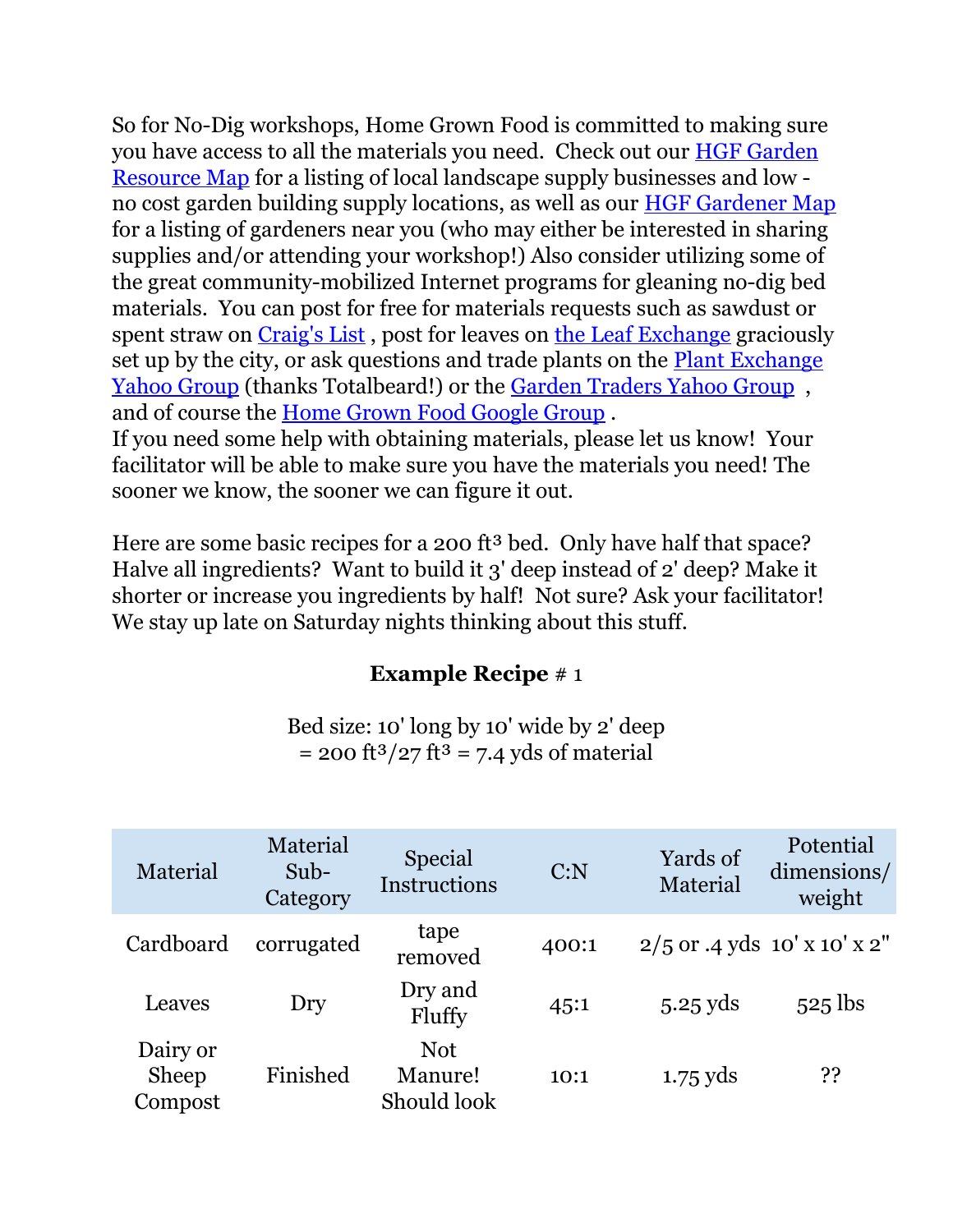#### and smell like dirt.

| Worm<br><u>Compost</u><br>(Click on the<br>link and<br>look for the<br>worm icon<br>to find<br>where to get<br>it!) | Just 1 gallon<br>or so to<br>seed your<br>bed with<br>worms and<br>beneficials | N/A |
|---------------------------------------------------------------------------------------------------------------------|--------------------------------------------------------------------------------|-----|
|                                                                                                                     | Lots of it to<br>$\alpha$ and $\alpha$ $\alpha$                                |     |

Water

start. It is neccessary to adhesive the layers together in unified break-down potential N/A

LOTS (your hose will be running for  $1/2$  the workshop)

## **Example recipe #2**

Bed size: 10' long by 10' wide by 2' deep  $= 200 \text{ ft}^3 / 27 \text{ ft}^3 = 7.4 \text{ yds of material}$ 

| Material  | Material<br>Sub-<br>Category | <b>Special</b><br>Instructions | C: N | Yards of<br>Material | Potential<br>dimensions/<br>weight                |
|-----------|------------------------------|--------------------------------|------|----------------------|---------------------------------------------------|
| Newspaper |                              | No shiny<br>portions           | 55:1 | $1.4$ yds            | $10'$ X $10'$ X $5''$<br><b>200</b> lbs<br>per yd |
| Leaves    | Dry                          | Loose                          | 35:1 | $3.25$ yds           | $325$ lbs                                         |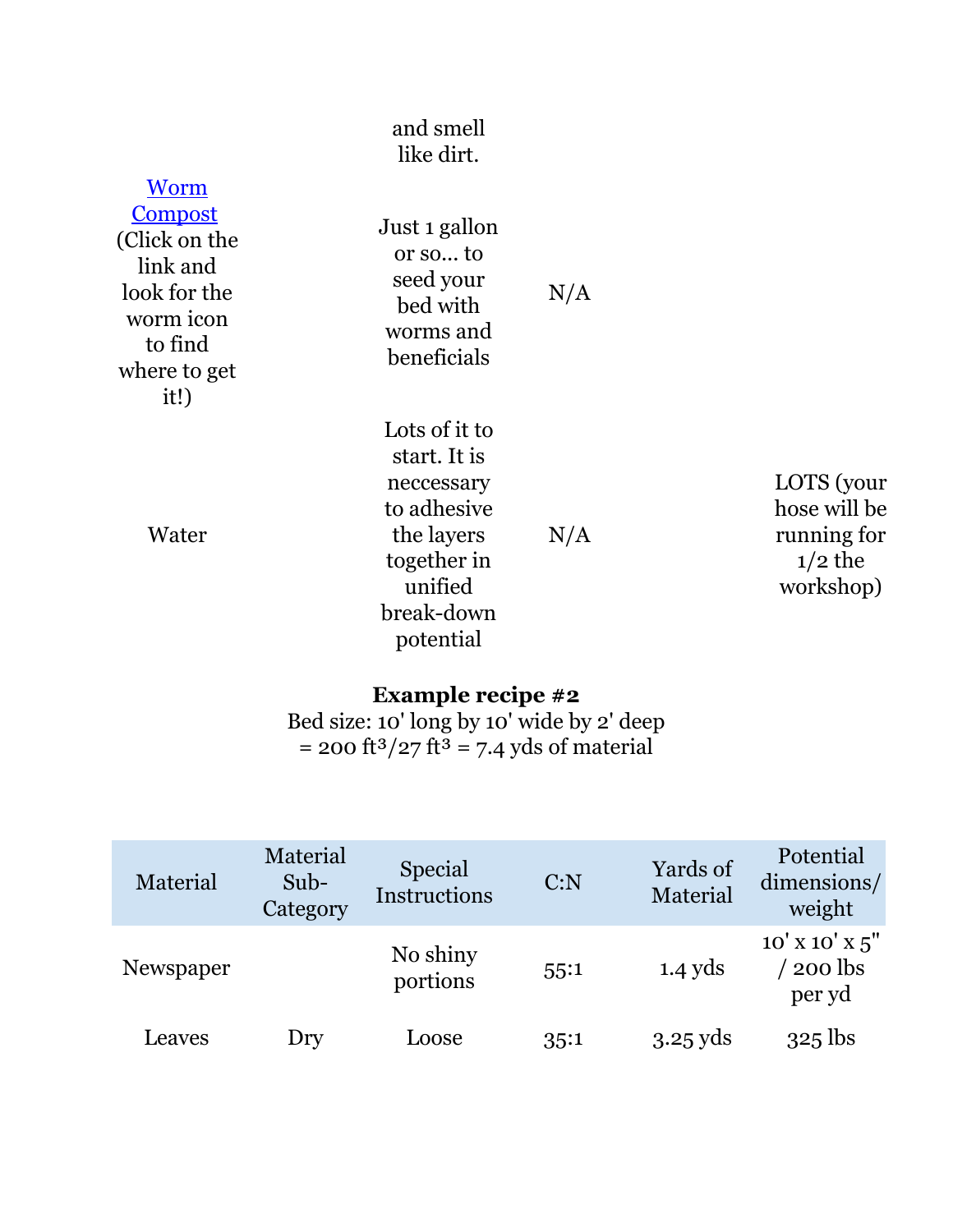| <b>Straw</b>    |                                                    | Weed seed<br>free does<br>not mean<br>seed free                                                                     | 55:1 | 1 yd       | 3 - ish bales                 |
|-----------------|----------------------------------------------------|---------------------------------------------------------------------------------------------------------------------|------|------------|-------------------------------|
| Home<br>Compost | <i>i.e.</i> coffee<br>grounds,<br>veggie<br>scraps | doesn't have<br>to be<br>finished, as<br>long as<br>there is no<br>meat or<br>dairy                                 | 15:1 | $1.75$ yds | $?$ ?? 1 yd = 3'<br>X 3' X 3' |
| Worm<br>Compost |                                                    | Just 1 gallon<br>or so to<br>seed your<br>bed with<br>worms and<br>beneficials                                      | N/A  |            |                               |
| Water           |                                                    | The Magic<br>Ingredient<br>to start. The<br>bed is very<br>water-<br>retention<br>friendly<br>once it gets<br>going |      |            | Lots                          |

Not sure it will work? Check it out of the [Compost Calculator!](http://www.klickitatcounty.org/SolidWaste/fileshtml/organics/compostCalc.htm) If you get a number between 20:1 to 35:1 you're probably okay. This calculator was developed where moisture is plentiful, so their "Available" Carbon and Nitrogen calculations are bound to be different from ours... It's better to err on the side of Nitrogen Deficiency (so a number above 30:1 rather than below is preferred). It is easier to add more nitrogen to kickstart a failing no-dig bed (in the form of worm compost tea, blood meal, or kelp fertilizer) than to re-mix in leaves and straw for additional carbon.

## **Bed Maintenance**